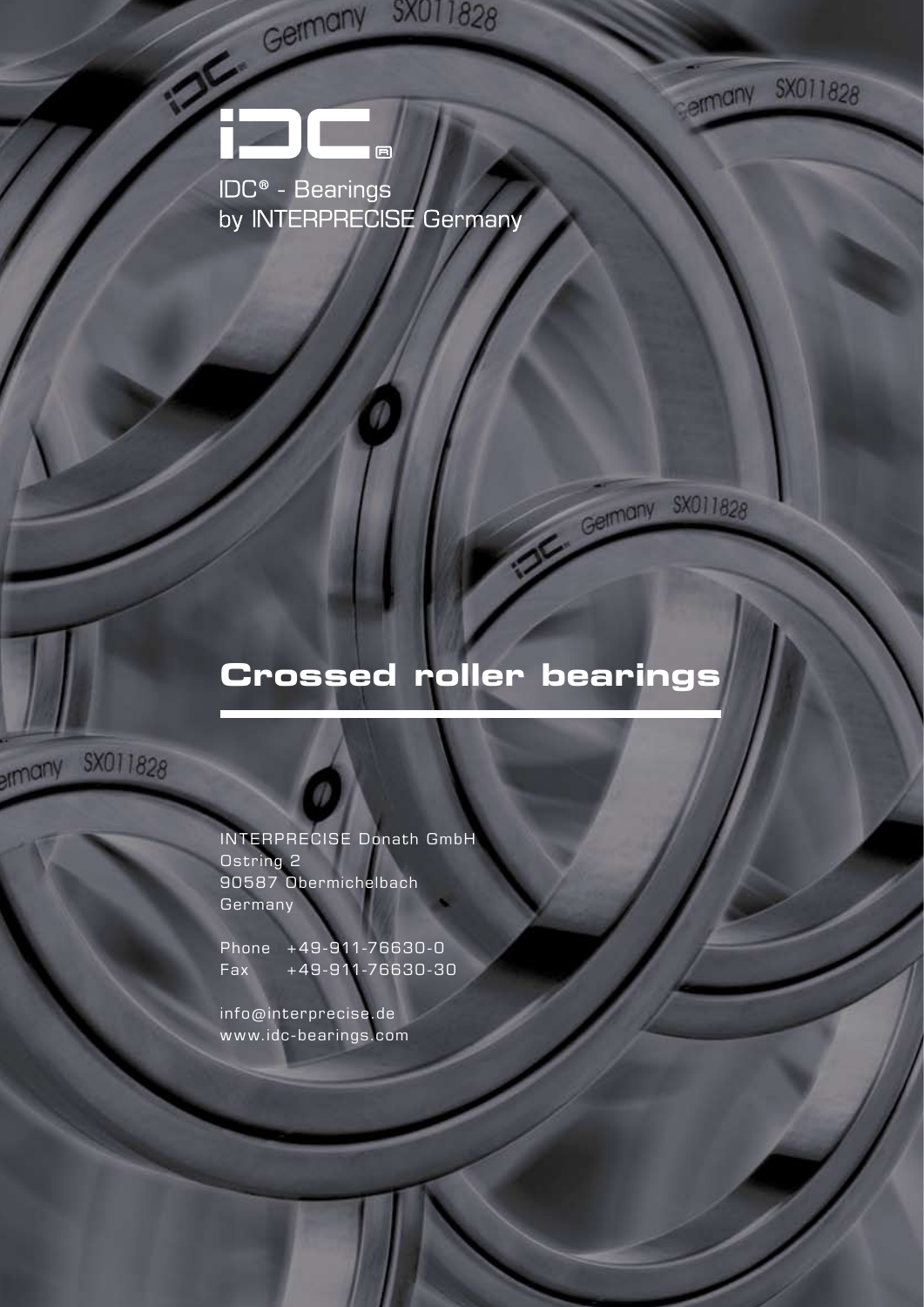

|             |             | measures             |                                  |                    |                    |            |         |       |       |          |  |
|-------------|-------------|----------------------|----------------------------------|--------------------|--------------------|------------|---------|-------|-------|----------|--|
| description | weight [kg] | $d_i$ K <sub>6</sub> | $\overline{D}_a$ h6 <sup>1</sup> | $H^*$ <sup>2</sup> | $h^*$ <sup>2</sup> | $r_{min.}$ | $d_{a}$ | $D_i$ | $D_M$ | $6^{12}$ |  |
| SX011814    | 0,3         | 70                   | 90                               | $10 \pm 0.10$      | $10 - 0,010$       | 0,6        | 79,5    | 80,5  | 80    | 1,2      |  |
| SX011818    | 0,4         | 90                   | 115                              | $13 + 0.12$        | $13 - 0,010$       | 1, 0       | 101,5   | 102,5 | 102   | 1,2      |  |
| SX011820    | 0, 5        | 100                  | 125                              | $13 + 0.12$        | $13 - 0,010$       | 1, 0       | 111,5   | 112,5 | 112   | 1, 2     |  |
| SX011824    | 0,8         | 120                  | 150                              | $16 \pm 0.12$      | $16 - 0,010$       | 1,0        | 134,4   | 135,6 | 135   | 1,5      |  |
| SX011828    | 1,1         | 140                  | 175                              | $18 \pm 0.12$      | 18-0,010           | 1,1        | 156,3   | 157,7 | 157   | 1,5      |  |
| SX011832    | 1,7         | 160                  | 200                              | $20 \pm 0.12$      | $20 - 0.025$       | 1,1        | 179,2   | 180,8 | 180   | 1,5      |  |
| SX011836    | 2,3         | 180                  | 225                              | $22 \pm 0.13$      | $22 - 0,025$       | 1,1        | 201,2   | 202,8 | 202   | 2,0      |  |
| SX011840    | 3,1         | 200                  | 250                              | $24 \pm 0.13$      | $24 - 0.025$       | 1,5        | 224,2   | 225,8 | 225   | 2,0      |  |
| SX011848    | 5,3         | 240                  | 300                              | $28 \pm 0.13$      | 28-0,025           | 2,0        | 269.2   | 270,8 | 270   | 2,0      |  |
| SX011860    | 12,0        | 300                  | 380                              | $38 \pm 0.14$      | $38 - 0,050$       | 2,1        | 339,2   | 340,8 | 340   | 2,5      |  |
| SX011868    | 13,5        | 340                  | 420                              | $38 \pm 0.14$      | $38 - 0.050$       | 2,1        | 379,2   | 380.8 | 380   | 2,5      |  |
| SX011880    | 24,0        | 400                  | 500                              | $46 \pm 0.15$      | 46-0.050           | 2,1        | 449     | 451   | 450   | 2,5      |  |
| SX0118/500  | 44.0        | 500                  | 620                              | $56 \pm 0.15$      | $56 - 0.050$       | 3,0        | 558.8   | 561.2 | 560   | 2,5      |  |

|             | normal clearance |                  |                         |       |                               |                        | preloaded - VSP |       |                               |                        | load ratings<br>axial |                        | load ratings<br>radial |                  |
|-------------|------------------|------------------|-------------------------|-------|-------------------------------|------------------------|-----------------|-------|-------------------------------|------------------------|-----------------------|------------------------|------------------------|------------------|
|             |                  | radial clearance | axial tilting clearance |       | limiting speed n <sub>G</sub> |                        | preload         |       | limiting speed n <sub>G</sub> |                        | dyn.                  | stat.                  | dyn.                   | stat.            |
| description | min.             | max.             | min.                    | max.  | oil<br>$[min^{-1}]$           | grease<br>$[min^{-1}]$ | min.            | max.  | oil<br>$[min^{-1}]$           | grease<br>$[min^{-1}]$ | $C_{\kappa}$<br>[kN]  | $C_{\Omega r}$<br>[kN] | $C_{\rm a}$<br>[kN]    | $C_{0a}$<br>[kN] |
| SX011814    | 0,003            | 0,015            | 0,006                   | 0,030 | 1910                          | 955                    | 0,003           | 0,015 | 955                           | 475                    | 15,2                  | 50                     | 11,6                   | 19,8             |
| SX011818    | 0,003            | 0.015            | 0.006                   | 0,030 | 1500                          | 750                    | 0,003           | 0.015 | 750                           | 375                    | 24,5                  | 85                     | 18,6                   | 34               |
| SX011820    | 0,005            | 0,020            | 0,010                   | 0,040 | 1360                          | 680                    | 0,005           | 0,020 | 680                           | 340                    | 26                    | 95                     | 19,7                   | 37,5             |
| SX011824    | 0,005            | 0,020            | 0,010                   | 0,040 | 1130                          | 565                    | 0,005           | 0,020 | 565                           | 280                    | 37,5                  | 141                    | 28,5                   | 57               |
| SX011828    | 0,005            | 0,020            | 0,010                   | 0,040 | 975                           | 485                    | 0,005           | 0,020 | 485                           | 240                    | 62                    | 235                    | 47                     | 93               |
| SX011832    | 0,005            | 0,020            | 0,010                   | 0,040 | 850                           | 425                    | 0,005           | 0,020 | 425                           | 210                    | 67                    | 270                    | 51                     | 108              |
| SX011836    | 0,005            | 0,025            | 0,010                   | 0,050 | 755                           | 375                    | 0,005           | 0,025 | 375                           | 185                    | 96                    | 375                    | 73                     | 150              |
| SX011840    | 0,005            | 0,025            | 0,010                   | 0,050 | 680                           | 340                    | 0,005           | 0,025 | 340                           | 170                    | 101                   | 415                    | 77                     | 167              |
| SX011848    | 0,010            | 0,030            | 0,020                   | 0,060 | 565                           | 280                    | 0,005           | 0,025 | 280                           | 140                    | 146                   | 620                    | 111                    | 250              |
| SX011860    | 0,010            | 0,040            | 0,020                   | 0,080 | 450                           | 225                    | 0,005           | 0,025 | 225                           | 110                    | 235                   | 1020                   | 177                    | 410              |
| SX011868    | 0,010            | 0,040            | 0,020                   | 0,080 | 400                           | 200                    | 0,005           | 0,025 | 200                           | 100                    | 250                   | 1160                   | 189                    | 465              |
| SX011880    | 0,010            | 0,050            | 0,020                   | 0,100 | 340                           | 170                    | 0,005           | 0,025 | 170                           | 85                     | 385                   | 1780                   | 295                    | 710              |
| SX0118/500  | 0,015            | 0.060            | 0.030                   | 0,120 | 275                           | 135                    | 0.005           | 0.030 | 135                           | 65                     | 550                   | 2700                   | 420                    | 1070             |

ordering examples: normal clearance: SX011836

preloaded: SX011836.VSP

all measures are in mm

\*1: for radial load only

 $*2$ : H = bearing section height; h = height of individual ring

\*3: 3 lubrication holes, spaced evenly around the circumference